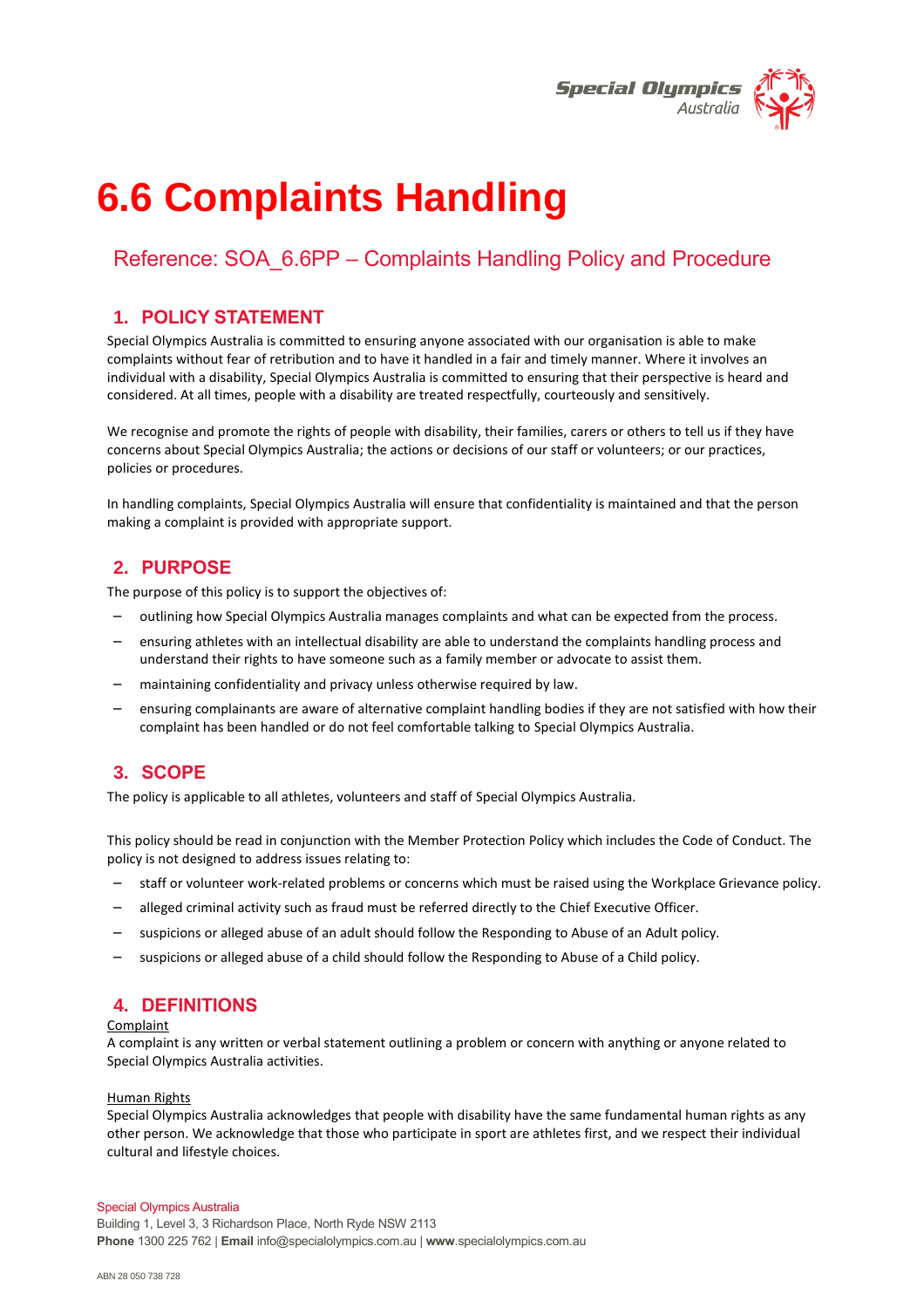# **5. RESPONSIBILITIES**

## **Chief Executive Officer**

The Chief Executive Officer is responsible for responding as necessary to escalated complaints and reserves the right to initiate external investigations as needed.

#### **Club Vice-Chair**

In most clubs the Vice-Chair is the designated person responsible for managing complaints. In the first instance if a non-serious complaint cannot be resolved informally between the parties it is the role of the Vice-Chair to intervene and attempt resolution. The Vice-Chair can then choose to escalate the complaint to the next person in the complaint's handling process, or conclude the issue and log the complaint in the official national register. It is not the role of the Vice-chair to deal with serious complaints.

If a particular club does not have a Vice-Chair, or it has been deemed appropriate, an alternative person can be identified to fill the role of managing complaints. The club will ensure this individual is trained in complaints handling and understands Special Olympics Australia complaints policies and procedures. Individual clubs will provide the name of the most appropriate person in this circumstance.

#### **Member Protection Information Officer**

Member Protection Information Officers (MPIO's) play an important role in sport. They provide information and guidance on complaints procedures. MPIO's are the 'go to' person if you want to discuss problems you may experience with Special Olympics Australia, particularly if you are considering making a formal complaint.

MPIO's must remain impartial at all times, it is not their role to mediate or investigate complaints. MPIO's cannot provide an opinion on who may be right or wrong in an incident, as this would compromise impartiality.

The MPIO role is able to do the following:

- provide impartial information to those involved in the complaint process including the complainant and the accused
- inform and advise complaint handlers about the Member Protection Policy
- notify the complainant or the person who the complaint is about of their rights and responsibilities in the complaints process
- provide information about what can be expected from Special Olympics Australia
- provide information about the role of other bodies or agencies involved in the complaints process, for example the police if relevant
- explain the role of external advocacy or legal supports, and provide relevant contact information

#### **National Complaints Officer**

This position is held by a staff member at the central office. This staff member is trained in managing complaints and understands the relevant state and territory obligations regarding complaints handling. The National Complaints Officer is responsible for managing the complaints register and handling all escalated complaints from the State. If the complaint is of a serious nature the complaint will escalate directly to the National Complaints Officer.

The National Complaints Officer is responsible for notifying the Chief Executive Officer of all serious complaints, but may also choose to involve the Chief Executive Officer in other complaints if deemed necessary.

#### **National MPIO Coordinator**

The National MPIO Coordinator is responsible for managing an active list of MPIO's that provides support for each state. The National MPIO Coordinator is responsible for actively engaging the MPIO's in relevant support, training and ongoing development.

#### **State Vice-Chair**

If a complaint cannot be resolved at club level and requires escalation, the relevant State Vice-Chair should be the next step in the complaints process. The State Vice-Chair is responsible for responding to the complaint and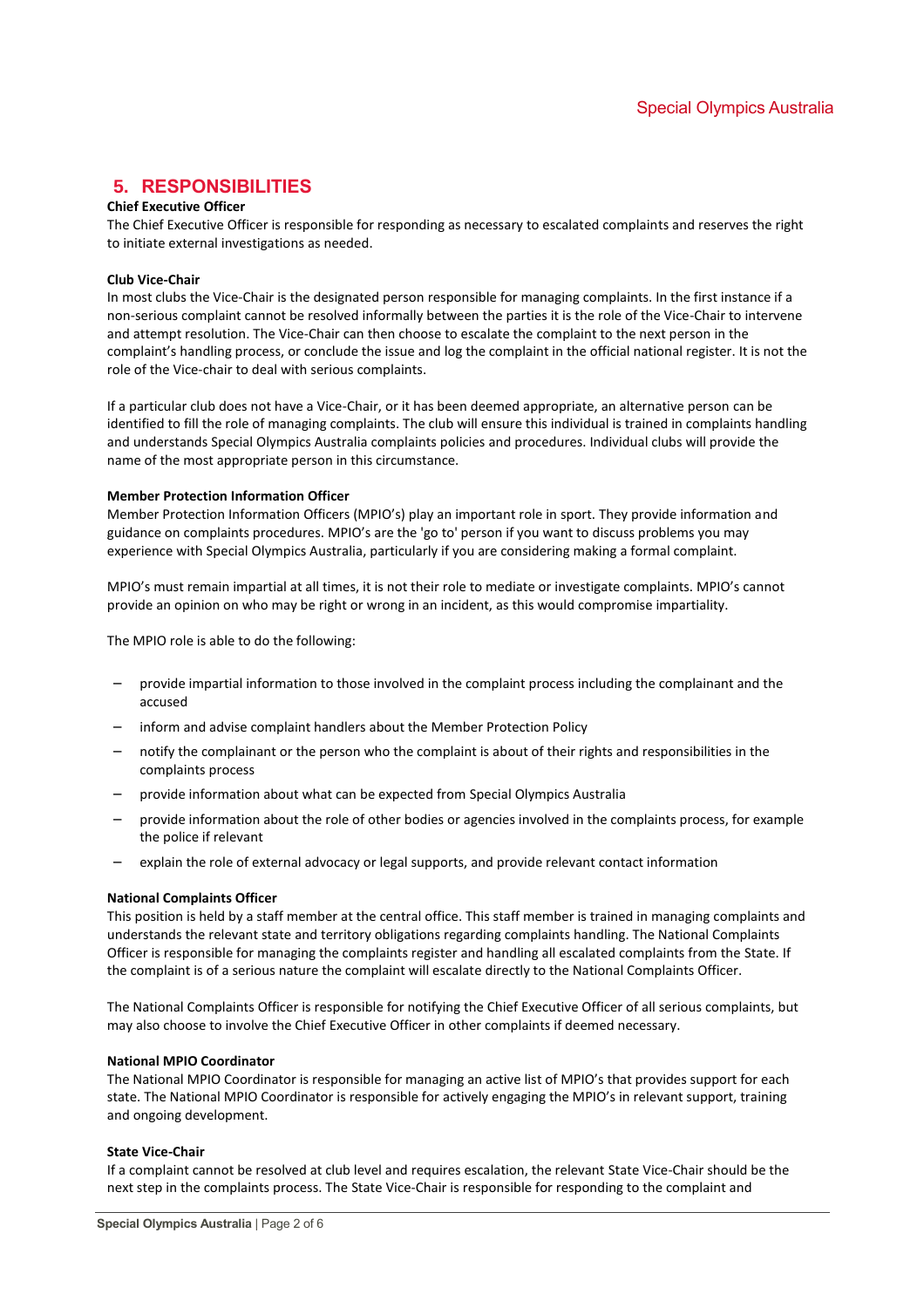attempting resolution. If the issue involves the alleged abuse or neglect of a child then it must be dealt with immediately by the National Complaints Officer.

## **6. PROCEDURE**

#### **6.1 Handling a Complaint**

The following should be read in conjunction with the complaint process map for handling serious and non-serious complaints found at the end of this policy.

#### **6.1.1 Pre-Complaint**

Wherever possible, we encourage athletes, staff, coaches and volunteers to talk about and resolve concerns directly with the other party where appropriate. A MPIO can also be contacted at this stage to provide information and guidance.

Both parties to the complaint have a responsibility to resolve the issue and to seek and accept realistic outcomes to prevent the escalation of conflict where possible. If the concerns remain unresolved or are of a nature that demands some form of intervention, then a complaint may be considered.

#### **6.1.2 Informal Complaint**

Informal complaints are usually handled at the club level and can often be quickly resolved.

They may raise issues that:

- are usually encountered in the course of everyday interactions for example, a misunderstanding between two individuals during training or competition
- issues between individuals at a committee meeting
- involve minimal or no risk to a person's safety or well-being.

Depending on the seriousness of the informal complaint, options for resolution may include:

- self-resolution by discussing the issue with the other party directly and coming to an agreed resolution in an open and respectful manner.
- assisted resolution by seeking to resolve the issue with the help of the complaints handler or an agreed independent person from within the club. The goal is to assist both parties with resolving possible misunderstandings, miscommunication or lack of clarity concerning the issue.
- mediation can be considered where other informal options have not resolved the issue. A trained mediator may be engaged to assist both parties to a complaint explore the possibility of reaching agreement by exploring the issues in a structured way.

Once informal options have been genuinely attempted, or the concern has become persistent or serious, then formal complaint procedures may be considered.

#### **6.1.3 Formal Complaint (non-serious)**

Formal complaints should be dealt with at the lowest appropriate level within the organisation. For example, complaints relating to issues or individuals within the club should be handled first by the relevant Club Vice-Chair (or nominated club complaints officer), who has the delegated authority to deal with formal complaints. It is preferred that issues are resolved at this level, however if they cannot be resolved the issue can then be escalated through to the State Vice-Chair and eventually the National Complaints Officer.

A non-serious formal complaint may include issues that:

- require more detailed investigation;
- breach of Code of Conduct
- allege a breach of the law,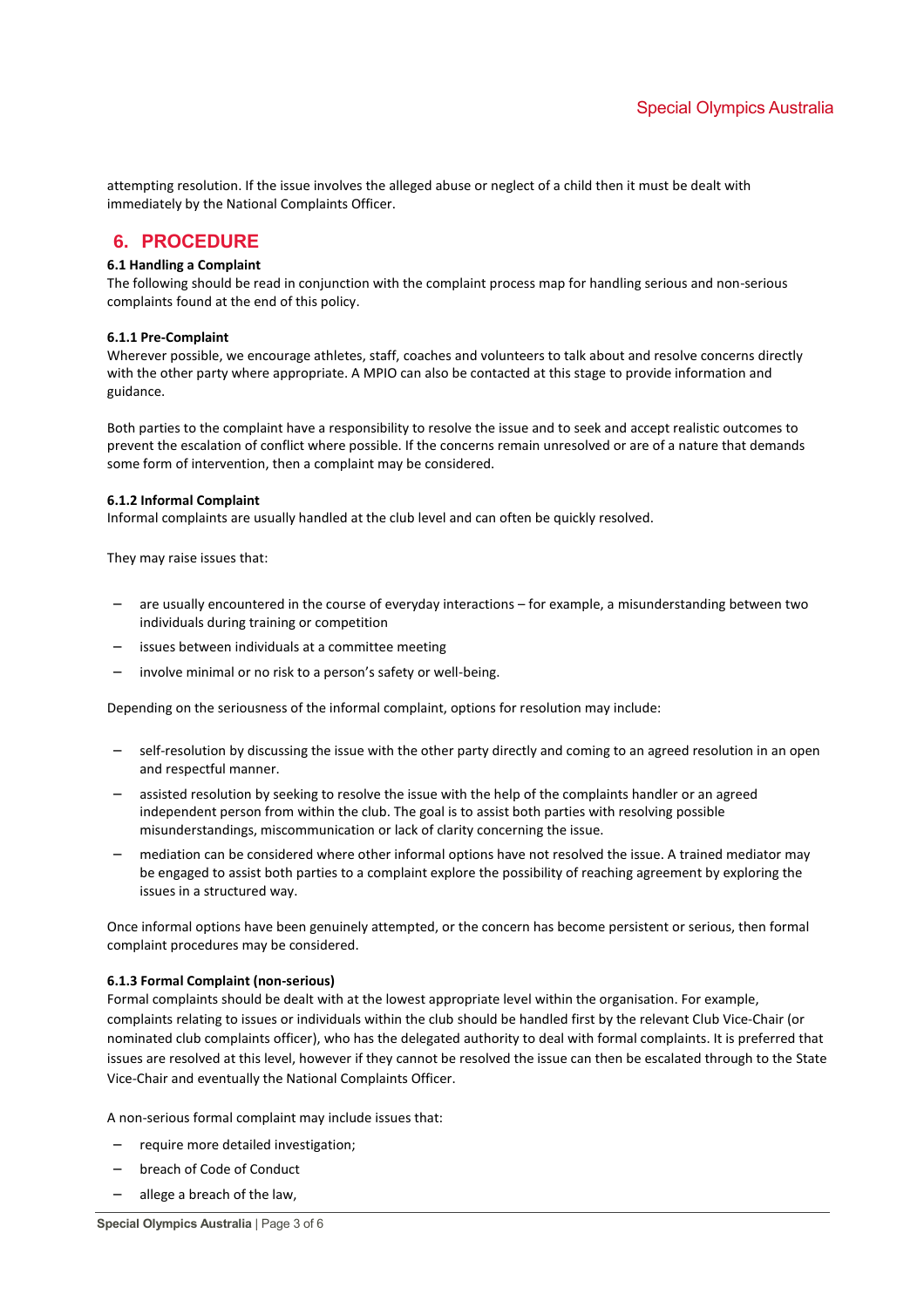- are matters that could not be resolved informally;
- are matters that the complainant requests be formally dealt with.

Depending on the seriousness of the formal complaint, options for resolution may include:

- intervening with a meeting to seek a mutually acceptable resolution.
- initiating an internal investigation conducted by the relevant complaint handler to establish and document relevant facts, reach an appropriate conclusion based on the available evidence and determine a suitable response. Possible outcomes of an investigation where allegations have been substantiated may include disciplinary action, a warning or caution, or request for resignation of role.

#### **6.1.4 Serious Complaint**

Serious complaints are handled by the National Complaints Officer based at the central office, who will also notify the Chief Executive Officer.

A serious complaint may raise issues that involve:

- serious misconduct by staff, athletes, volunteers or others when involved with Special Olympics Australia activities;
- serious or significant risk to a person participating in Special Olympics Australia related activities;
- a suspicion or allegation of abuse of a child or adult;
- a breach of duty of care;
- a breach of privacy;
- may have the possibility of legal action.

The National Complaints Officer may conduct an internal investigation or initiate an independent external investigation of the complaint with the approval from the Chief Executive Officer.

#### **6.2 Anonymous Complaints**

If a complaint is received anonymously (with no means of identifying the complainant or their contact details), it will be assessed by the National Complaints Officer to determine if it raises systemic issues that Special Olympics Australia should act on.

Where potential system improvement opportunities can be recommended from the anonymous complaint then this can put forward to the relevant manager for consideration.

Anonymous complaints cannot be actioned within the complaints handling process.

#### **6.3 Third Party Complaints**

Where a third party makes a complaint on behalf of another individual, Special Olympics Australia:

- does not assume that the third party is authorized to act on behalf of the individual;
- seeks the consent of the individual to deal with the third party on their behalf;
- considers the privacy implications of releasing information to the third party; and
- does not release any information without the individual's consent to the release, or the consent of their substitute decision-maker.

Where the individual does not agree to the third party to act on their behalf and does not seek to pursue a complaint regarding the issue then no action will be taken by Special Olympics Australia. Consideration will be given to whether broader system improvements by way of processes, procedures, policies and practices can be considered with the information provided.

#### **6.4 Trivial and Vexatious Complaints**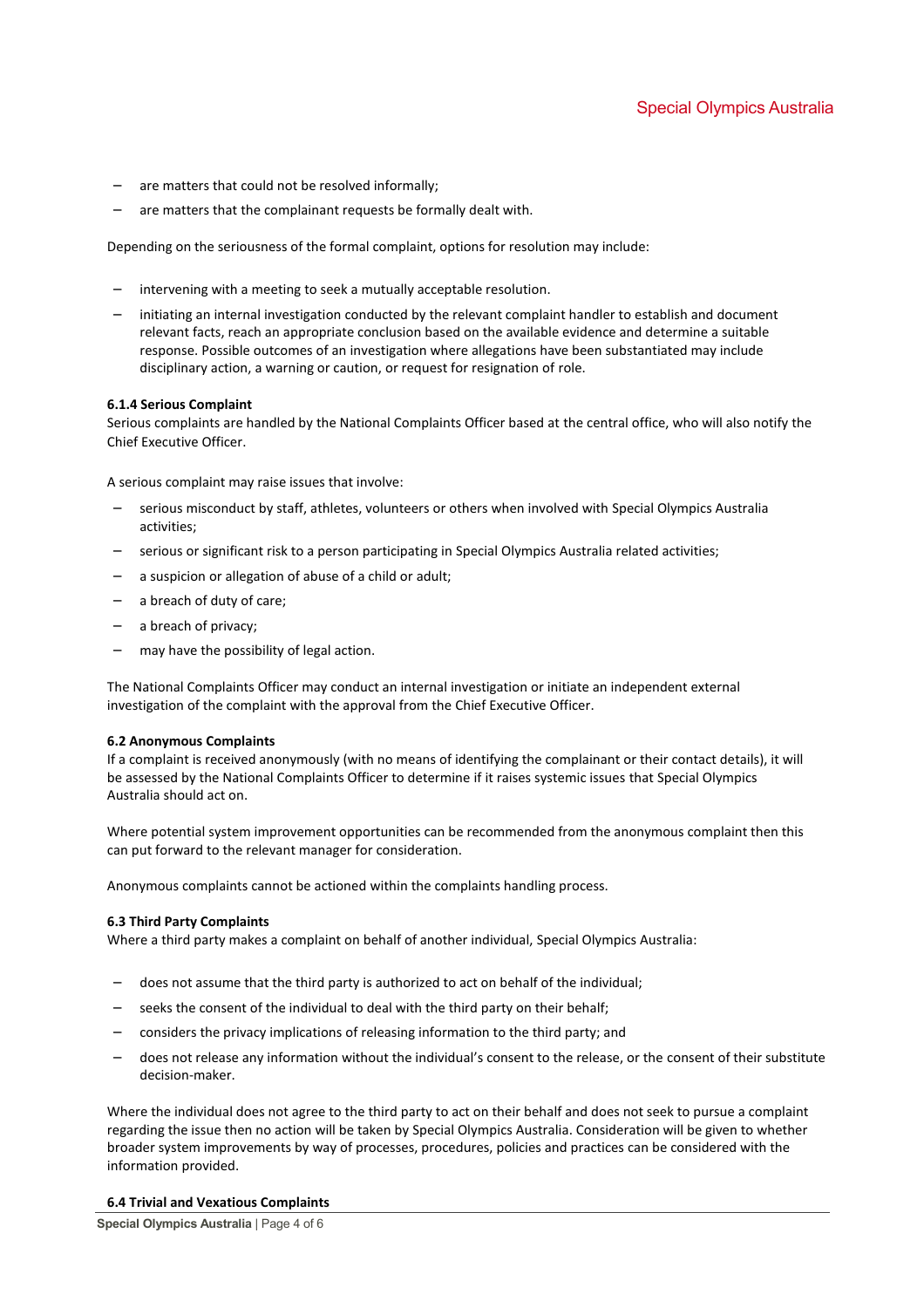Special Olympics Australia complaint handlers must exercise caution when deciding if a complaint is trivial, vexatious, frivolous or made in bad faith. In this case you should consult the National Complaints Officer before deciding not to accept the complaint. Some factors which may be taken into account are:

- whether the complainant has made a number of complaints about the same issue, which the club, state or central office has already addressed.
- if the complainant is seeking to revisit the same issue after determination, when no new evidence is forthcoming.
- if the complaint is based on false statements of facts.

Where it is clear that these factors apply, then the National Complaints Officer will write to the complainant to advise that Special Olympics Australia is unable to take any further actions to address their concerns. The complaint is also logged in the Special Olympics Australia Complaints Register and noted as vexatious.

#### **6.5 Reasonable Assistance**

If required, we assist people who wish to raise a concern or make a complaint about Special Olympics Australia. For example:

- where the person making a complaint speaks a language other than English and/or does not speak or understand English well, they should be offered the opportunity to access the Telephone Interpreter Service (TIS) on 131 450 to assist with the taking down of the details of the complaint.
- if a person making a complaint has a hearing or speech impairment, they should be offered the opportunity to access the National Relay Service on 133 667 in order to obtain Relay Officer assistance.
- if a person is from an Aboriginal background, cultural and language factors may affect how comfortable they feel about making a complaint – therefore, additional culturally appropriate support may be required.
- where a person has problems with literacy, they will be assisted with preparing a written account about their complaint.
- non-verbal athletes we note changes in the athlete's behaviour, their preferences and choices. An individual's non-compliance to an activity may be a form of a complaint.

#### **6.6 Complaint Form**

The Special Olympics Australia Complaint Form (attached to this policy) is used to record details about the nature of a complaint, the action taken by Special Olympics Australia to resolve it, and its outcome. The form is encouraged to be used by all involved in Special Olympics Australia complaints handling wherever possible.

#### **6.7 Complaint Register**

Details of all informal, formal and serious complaints and outcomes are documented in the Special Olympics Australia Complaints Register, no matter how minor the issue may be. The Register is maintained by the National Complaints Officer.

#### **6.8 Complaint Timeframes**

Where a complaint is received in writing, or where a verbal complaint has not been resolved on the spot, Special Olympics Australia will:

- acknowledge all complaints within five working days of receipt either by telephone or in writing to the complainant;
- respond to informal complaints in writing within five working days;
- if an informal complaint cannot be resolved within five days, the issue will be escalated to the relevant next person;
- provide information to the complainant about the MPIO role within 24 hours of a serious allegation or formal complaint;
- for formal complaints or serious allegations, contact the complainant and provide an update on the investigation process within 10 working days if not already closed off.